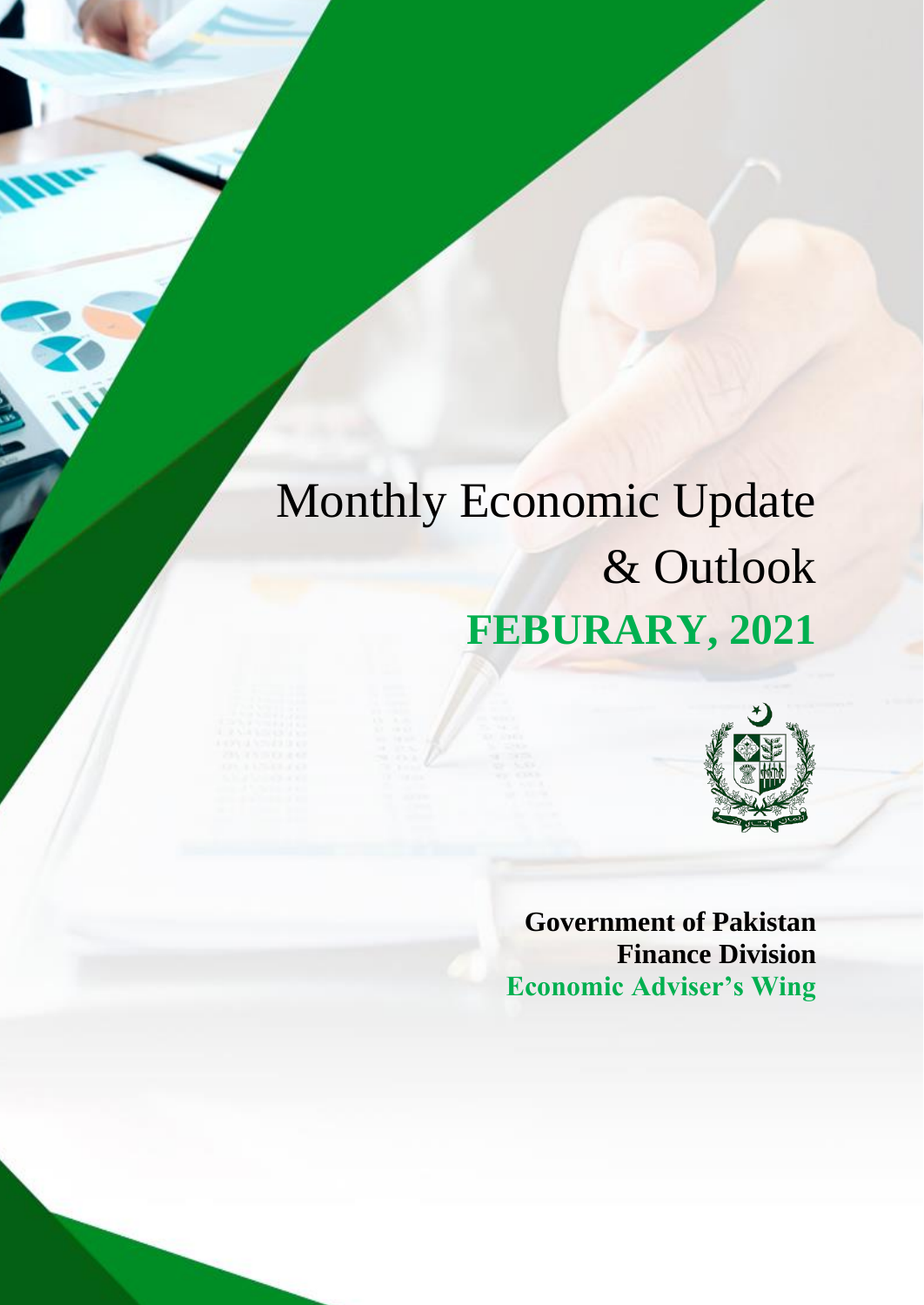

## **Contents**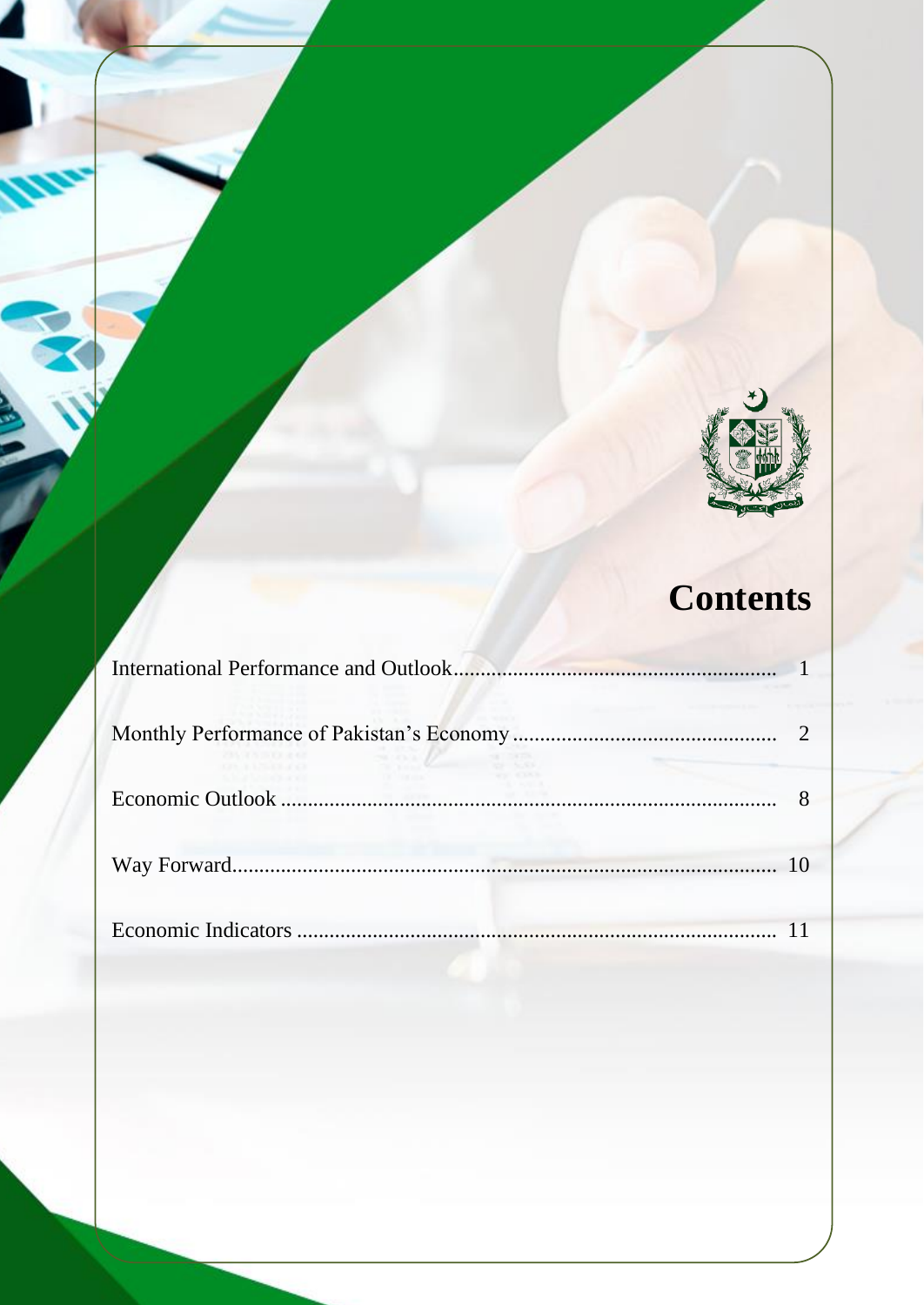## **1. International Performance and Outlook**

In Feb 2021, vaccines started to be administrated worldwide, thus strengthening the expectations of economic recovery. Last year major downturn of the global economy was due to COVID-19 pandemic which forced renewed lockdowns in many parts of the world. However, from the start of 2021, approval of several vaccines allowed space to ease lockdown measures. It may help the global economy recover to pre-pandemic levels soon.

Since beginning of current year, the Weekly Economic Index (WEI) of the Federal Reserve Bank of New York came to a standstill, indicating pause in the economic recovery in US (Fig - 1).

The monthly Composite Leading Indicators (CLI) compiled by OECD shows that the Chinese economy continues to improve, while in Euro area,



UK and US uncertainty still prevails (Fig - 2). In US, the President has proposed a new \$1.9 trillion COVID-19 emergency spending for battling the pandemic and reviving the economy. Coming weeks will show the effect of stimulus package on markets, especially in US.



The Chicago Board Options Exchange (CBOE) Volatility Index settled below 20 on 2ndFeb 2021 for the first time since the pandemic took hold a year ago. The decline in VIX came as S&P 500 Index rose 0.5 percent. This suggests that fear is receding from the market.

During Jan 2021, global economic activity remained slow amid new



COVID-19 cases and supply constraints, centered around the services sector. The manufacturing sector continues to expand at a healthy pace due to strong demand for goods. These are based on the latest Purchasing Managers' Indices (PMIs) compiled by Information Handling Services (HIS) Markit. PMIs are forward-looking indicators meant to signal the direction and health of global economic activity. A reading above 50 indicates growing activity. The global PMI edged down for a third successive month in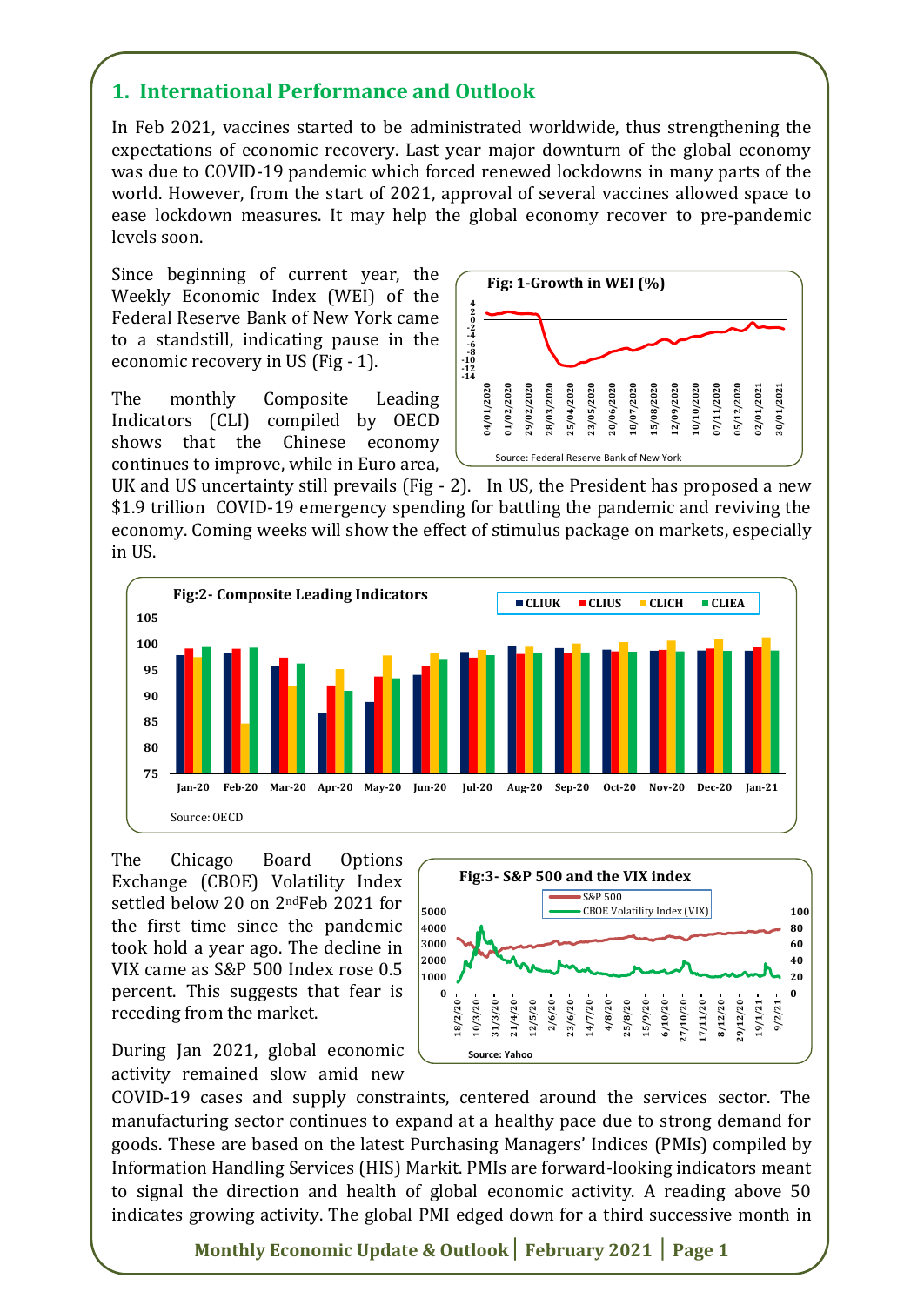January, dipping from 52.7 in December to 52.3. PMI shifted significantly in the world's two largest economies. The US PMI went up to a record high and the Chinese Services PMI decelerated.

The Regional Comprehensive Economic Partnership (RCEP) Agreement was signed on 15th Nov 2020 which is a multilateral, regional agreement extending and deepening the free trade between the member states of the ASEAN and its existing trade partners China, Japan, and South Korea as well as Australia and New Zealand. Upon entry into force, RCEP will be the world's largest regional trade agreement in terms of GDP & population.

Global commodity prices continued to surge in Jan 2021, with energy commodities jumping 10 percent and non-energy commodities rising 4.4 percent. In Dec 2020, these groupings rose 15.2 and 5.2 percent, respectively. Among the major subgroups, agriculture increased (5.0 percent), metals and minerals (3.2 percent) and precious metals (1.1 percent).

#### **Box – 1: World Economic Situation and Prospects 2021**

According to the World Economic Situation and Prospects 2021<sup>1</sup> , published by the United Nations Department of Economic and Social Affairs (UNDESA), the world economy suffered from the 'Great Disruption' caused by a viral pandemic in 2020. The COVID-19 pandemic spread widely, infecting more than 90 million and taken the lives of approximately 2 million people worldwide. For several months, uncertainties and panic paralyzed most of the economic activities in both developed and developing economies. The pandemic resulted in a contraction in international trade in 2020, as widespread lockdowns triggered a collapse in demand and significant disruptions to global production networks.

The pandemic and the global economic crisis have consequently left deep marks on South Asia, turning this former growth champion into the worst performing region in 2020. Without exception, all economies in the region have been badly hit by the crisis, whose impacts have been amplified and accelerated by existing vulnerabilities. It is expected that economic growth in South Asia in 2021 will be insufficient to compensate the losses of 2020. While trade, remittances and investment in many South Asian countries are expected to pick up in 2021, as much of the global economy moves towards recovery from the widespread lockdown.

Policymakers in South Asia will need at the same time to strengthen their efforts to formalize labor markets and strengthen their social protection systems to mitigate the impact of the crisis on the most vulnerable segment of society. The COVID-19 fiscal response in South Asia has consisted of a vast ad-hoc expansion of social assistance and direct cash transfers for the neediest but this kind of support needs to be provided for the extended period of time keeping in view duration and intensity of the pandemic. For this purpose, more fiscal space is required to achieve such goals. While increased domestic revenue mobilization can make up for some of the shortfall, both bilateral and multilateral creditors will still need to adopt a concessionary stance to avert protracted debt crises in South Asian region.

In line with this thinking, government of Pakistan rolled out significantly large stimulus package of Rs 1.24 trillion in March 2020 that includes support for families and businesses hit by the pandemic. The main provisions included: Rs 190 billion for Emergency Response; Rs 570 billion for Relief to Citizens; and Rs 480 billion for support to business and Economy. The package has significantly supported the domestic economic recovery.

<sup>1</sup>Source: https://www.un.org/development/desa/dpad/publication/world-economic-situation-and-prospects-2021/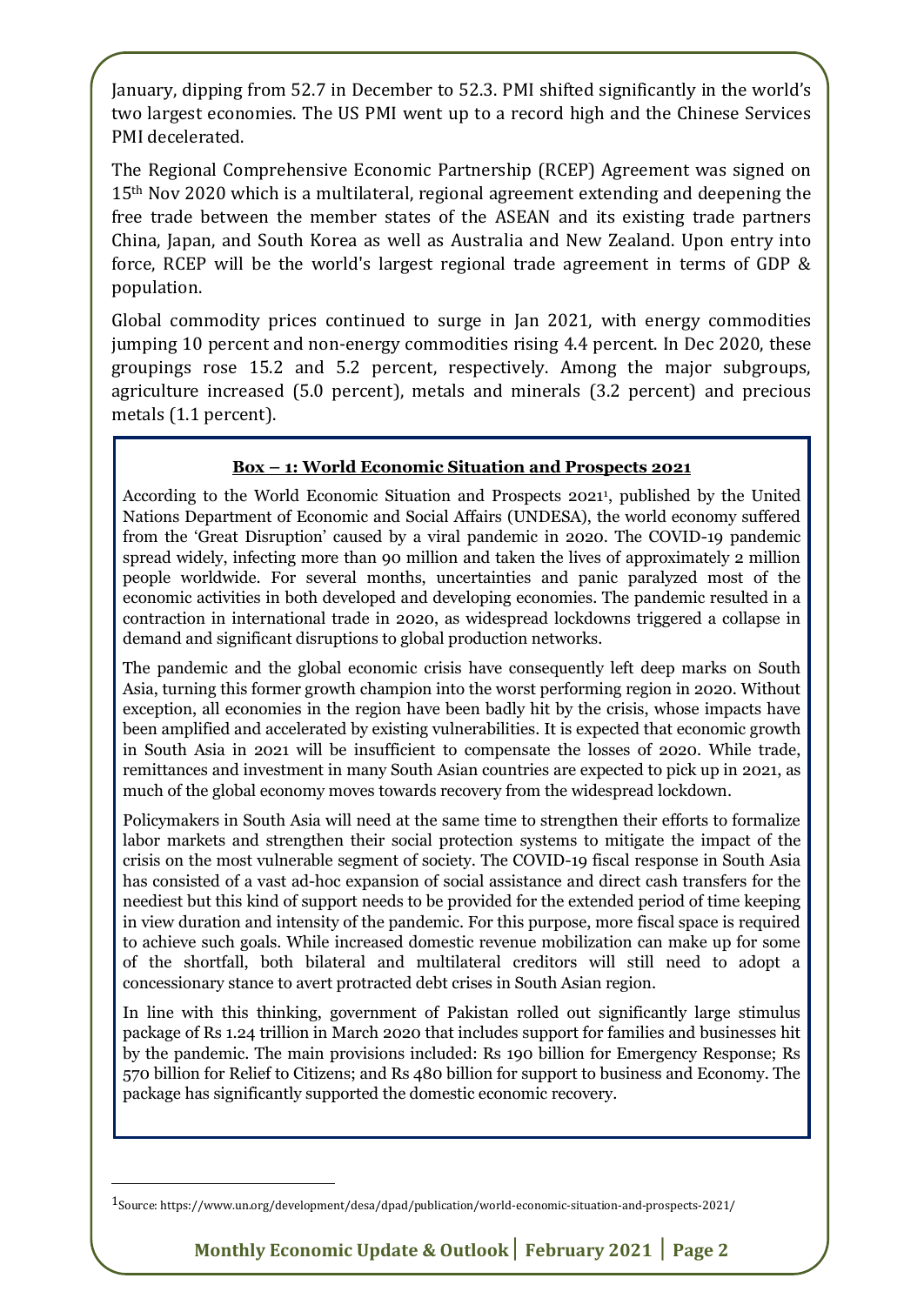## **2. Monthly Performance of Pakistan's Economy**

The key economic indicators are showing better performance.

### **2.1 Real Sector**

#### **2.1-a Agriculture**

The production of wheat crop is expected to be better as compared to last year due to more area under cultivation as per preliminary estimates which recorded area sown at 9.2 million hectares against 8.8 million hectares last year. Timely rain spells, favorable weather conditions and better farm management practices will pave a way to achieve the wheat production target.

The agriculture input situation is favorable and showing an uptick. According to Pakistan Automotive and Manufacturing Association (PAMA), farm tractors production and sales rose by 54.7 percent and 54.6 percent respectively during Jul-Jan FY 2021. As per IRSA estimates, the irrigation water supply during Jan 2021 was 2.43 MAF against the last year's supply of 1.72 MAF, higher by 0.71 MAF (41.27 percent). During Jul-Jan FY2021, the banks have disbursed agriculture credit amounting to Rs 715.6 billion, 1.8 percent higher than the disbursement of Rs 702.9 billion made during same period last year.

During current Rabi season 2020-21 (Oct-Dec), urea off-take was recorded at 1,827 thousand tonnes which decreased by 1.1 percent while DAP off-take was 791 thousand tonnes showing a decrease of 8.9 percent over the same period last season. One of the reasons of low off-take during Rabi 2020-21 is unexpected high off-take of DAP during the month of August (180 percent) and September (9 percent) in Kharif 2020.

#### **2.1-b Manufacturing**

LSM has surpassed its pre-COVID level of production in Dec FY 2021, witnessing 11.4 percent growth on YoY basis (10.5 percent in Dec FY 2020) while on MoM basis, LSM increased by 13.5 percent in Dec FY 2021(1.3 percent in Nov FY 2021). During Jul-Dec FY 2021, LSM grew by 8.2 percent (-2.7 percent last year).



In Dec FY 2021, on MoM basis, 10 out of 15 subsectors have posted positive growth. Textile, Food Beverages & Tobacco, Non-Metallic Mineral Products, Iron & Steel Products, Coke & Petroleum Products and Pharmaceuticals grew by 0.63, 64.08, 3.11, 8.31, 11.52 and 2.5 percent, respectively. Car production and sale increased by 4.9 and 17.9 percent respectively during Jul-Jan FY 2021 while tractor production and sale increased by 54.7 and 54.6 percent respectively.

#### **Recent Economic Measures for Industry**

NEPRA has approved a Support Package for additional electricity consumption for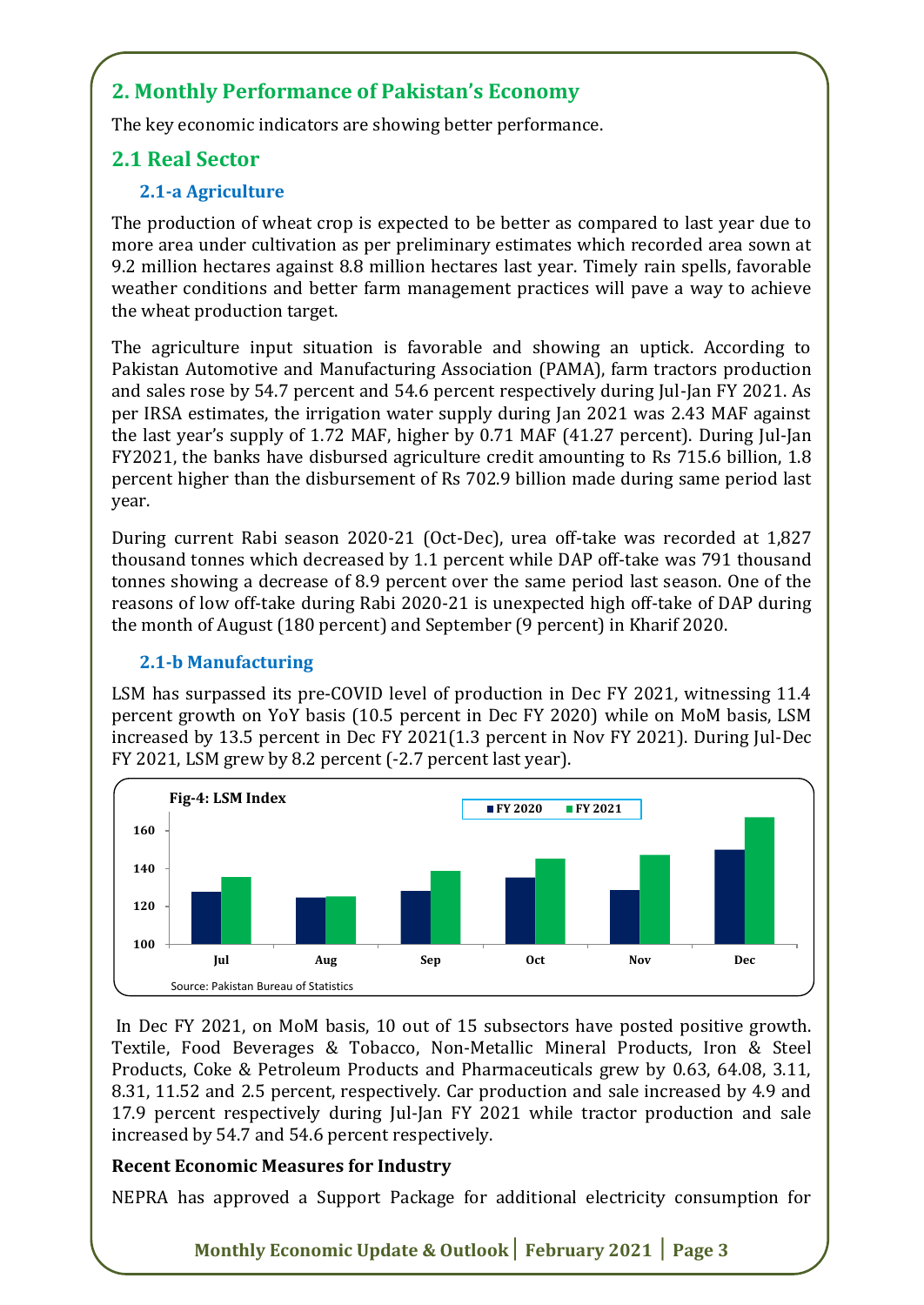industrial consumers of DISCOs and K-Electric. Impetus has been given to export oriented industries by fixing power price at \$ 0.07/unit and gas tariff at \$ 0.065/mmbtu. Government has extended tax amnesty till Jun 2021 and fixed tax regime till Dec 2021. Banks have also been directed by SBP to increase their construction sector loans to 5 percent of their total portfolio by Dec 2021.

## **2.2 Inflation**

The Consumer Price Index (CPI) inflation decelerated to 5.7 percent on YoY basis during the month of Jan 2021 after touching a high of over 14 percent last year. On MoM basis, it decreased by 0.2 percent in Jan 2021 as compared to a decrease of 0.7 percent in Dec 2020 while it was increased by 2.0 percent in Jan 2020. A decrease in the prices of vegetables, fruits, eggs, etc., tamed CPI inflation. The average inflation rate from Jul-Jan FY 2021 recorded at 8.2 percent against 11.6 percent over the same period last year.



## **2.3 Fiscal**

The fiscal deficit has been contained at 2.5 percent of GDP in the first half of current fiscal year against 2.3 percent of GDP recorded last year. In contrast, the primary balance posted a surplus of Rs 337.2 billion in the first half of FY2021 as compared with Rs 286.5 billion last year. Tax revenues grew by 6.4 percent to Rs 2455.9 billion during Jul-Dec FY2021 (Rs 2307.8 billion last year). On the other hand, non-tax revenues stood at Rs 895.3 billion during Jul-Dec FY2021 (Rs 924.1 billion last year). Overall total revenues grew by 3.7 percent to Rs 3351.2 billion in the first half of FY2021 (Rs 3231.9 billion last year).



During Jul-Dec, FY2021 total expenditures increased by 6.2 percent to Rs 4489.1 billion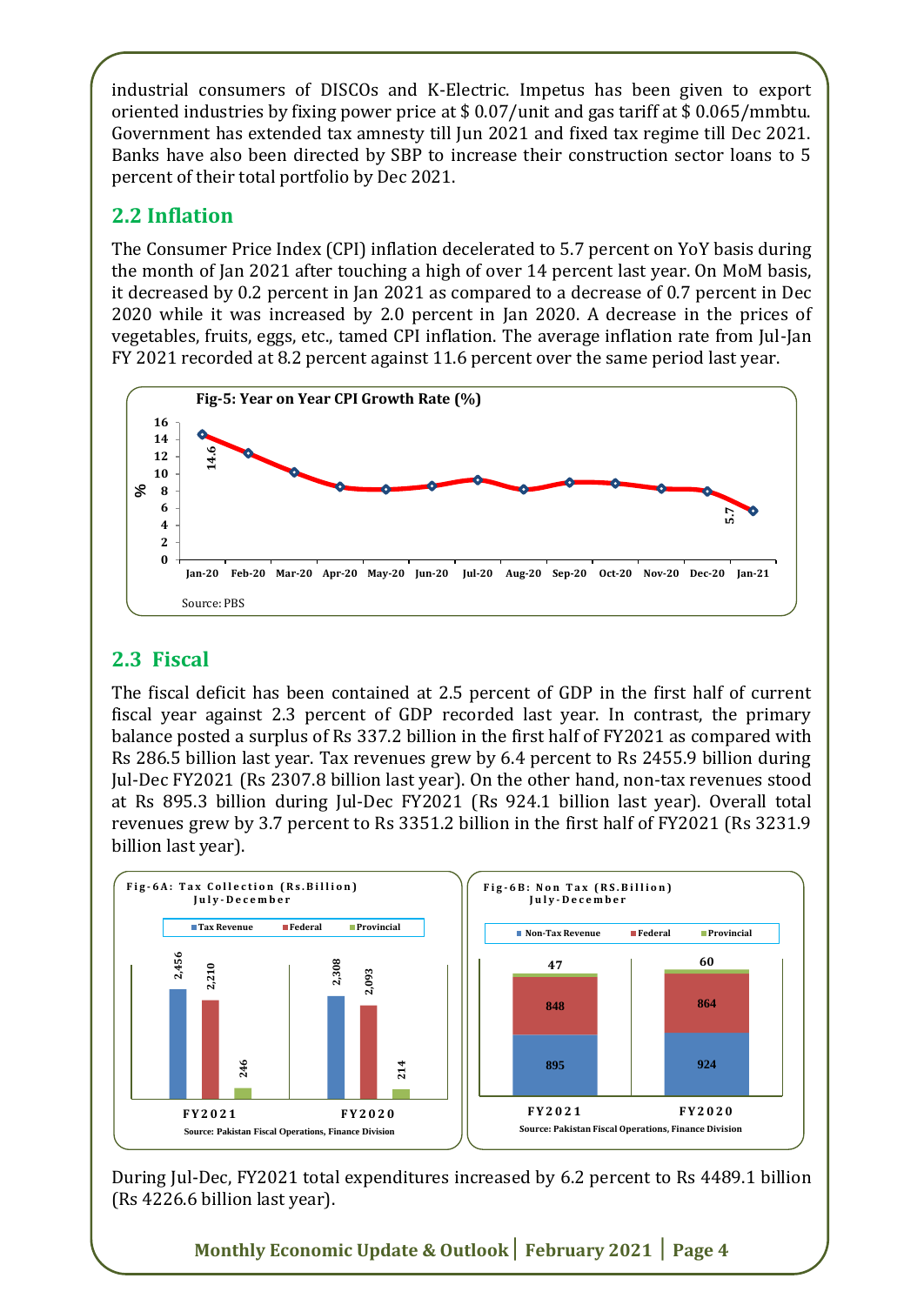#### **FBR Tax Collection**

FBR has provisionally collected Rs 2572 billion during Jul-Jan, FY2021 against Rs 2426 billion in the same period last year, posting a growth of 6.0 percent. The net collection has exceeded the target by Rs 22 billion. In Fig-7, it is shown that domestic tax collection increased by 6.2 percent to Rs2173 billion in the first seven months of FY2021 against Rs 2046 billion in the comparable period of last year. Within domestic, direct tax grew by 5.0 percent, sales 7.8 percent and FED increased by



2.8 percent during Jul-Jan, FY2021 over the same period of last year. For the month of January, the net tax collection recorded a growth of 12.5 percent to accumulate Rs 366 billion, while it exceeded the target by Rs 26 billion in the month of Jan 2021.

## **2.4 Monetary**

During  $1$ <sup>st</sup>Jul –  $12$ <sup>th</sup> Feb, FY2021 Money Supply (M2) increased by Rs 732.2 billion (Rs 685.1 billion last year). Within Money Supply, Net Foreign Assets (NFA) of the banking system witnessed expansion of Rs 583.2 billion (Rs 1,100.4 billion last year). On the other hand, Net Domestic Assets (NDA) increased by Rs 148.9 billion (contraction of Rs 415.3 billion last year). Private sector credit has seen an expansion of Rs 291.9 billion (Rs 179.2 billion last year).

Within loans to private sector business, demand for working capital loans has seen expansion of Rs 39.8 billion during Jul-Jan, FY2021 compared to Rs 63.8 billion last year. Fixed investment loans increased by Rs 110.9 billion against retirement of Rs 5.6 billion last year. Under subsidized schemes, Long Term Finance Facility (LTFF) loans increased by Rs 80.6 billion compared Rs 24.0 billion last year. For Export Finance Scheme (EFS), private sector credit increased by Rs 77.2 billion against Rs 68.7 billion last year.

#### **Broad Money Flows**



## **2.5 External Sector**

The Current Account posted a surplus of \$ 0.9 billion (0.6 percent of GDP) for Jul-Jan FY2021. In Jan 2021, Current Account deficit remained \$229 million due to imports of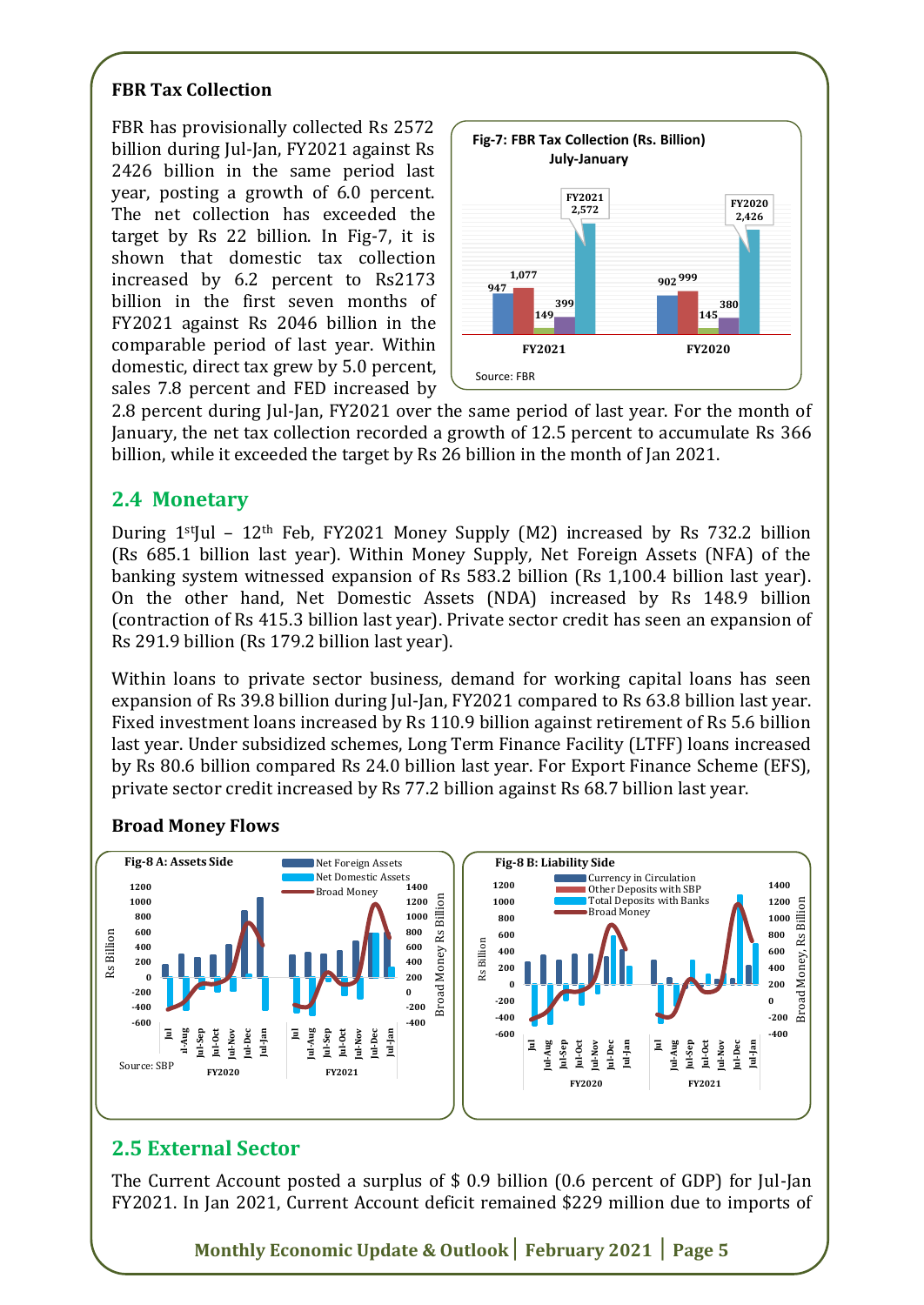essential food items, capital goods, oil, and industrial raw material owing to the domestic economic recovery.

As per PBS, exports during Jul-Jan FY 2021 increased by 5.6percent to \$ 14.3 billion (\$ 13.5 billion last year). Pakistan's exports grew by 8.8 percent (\$ 2.1 billion) in Jan 2021 (\$1.9 billion last year). The textile sector exports increased by 8.2 percent over the last year. Value added exports increased by 13.4 percent. The decrease in quantities of value-added exports was compensated by higher unit price.

The total imports in Jul-Jan FY2021 increased to \$ 29.3 billion (\$ 27.3 billion last year), thus grew by 7.2 percent. The Petroleum group decreased by 20.9 percent while import of petroleum crude decreased by 26 percent in value and increased by 14.7 percent in quantity. Import of petroleum product increased by 43.2 percent (quantity) and decreased by 15.3 percent (value).

The food group import jumped by 51.9 percent during Jul-Jan FY2021 and reached to \$ 4.6 billion (\$3.0 billion last year). The government allowed import of wheat and sugar to bridge the local shortages.

#### **2.5.1 Foreign Investment**

In Jul-Jan FY2021, FDI reached to \$ 1145.3 million (\$ 1,577.0 million last year) while on YOY, FDI recorded at \$192.7 million in Jan 2021 (\$ 219.6 million last year).

Foreign Private Portfolio Investment recorded a net outflow of \$ 236.9 million during Jul-Jan FY2021. Foreign Public Portfolio Investment witnessed a net outflow of \$ 153.5 million. The total foreign portfolio investment recorded an outflow of \$ 390.3 million during Jul-Jan FY2021 (inflow of \$ 1861.1 million last year). Countries with major inflows are UAE (\$ 109.2 million) and Singapore (\$ 23.7 million).

#### **2.5.2 Worker's Remittances**

During Jul-Jan FY2021, remittances rose to \$ 16.5 billion (\$ 13.3 billion last year), posting a growth of 24.1 percent. On YoY basis, remittances reached \$2.3 billion, showing an increase of 19.2 percent in Jan 2021 (\$ 1.9 billion in Jan 2020). Workers' remittances remained above \$ 2.0 billion for the eighth consecutive month in Jan 2021. The major sources of remittance are Saudi Arabia, U.A.E, USA and U.K, (Fig-9).



#### **2.5.4 Foreign Exchange Reserves**

Pakistan's total liquid foreign exchange reserves increased to \$20.2 billion by the end of Jan 2021. The breakup of reserves accumulation shows that the SBP's reserves stood at \$13.0 billion (\$ 12.3 billion last year) and \$7.1 billion (\$ 6.4 billion last year) in commercial banks' reserves. The present reserves level provides the import cover of almost around 3 months.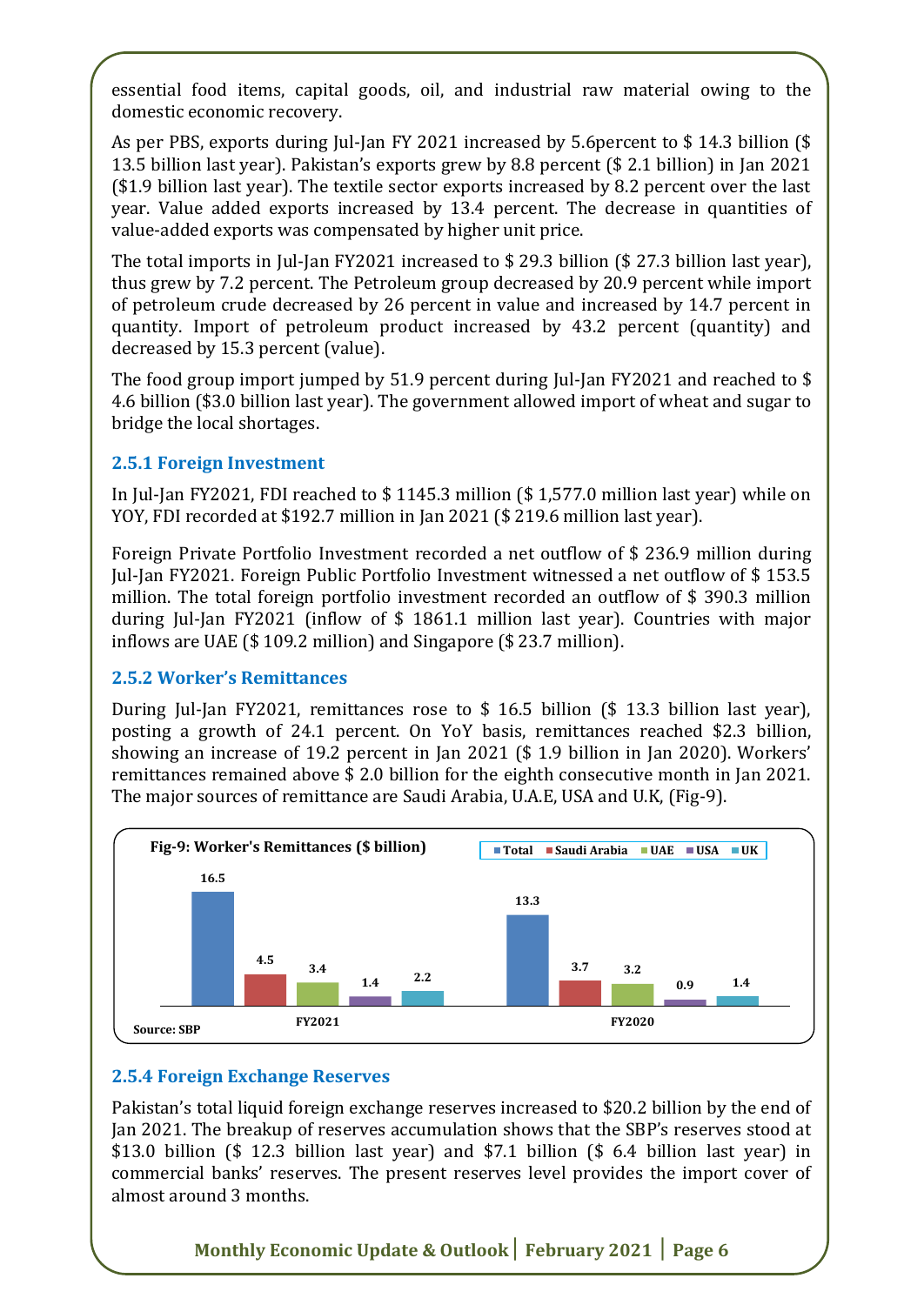## **2.6 Performance of KSE Index**

KSE-100 index crossed 46,000 index level for the first time since April 2018 and closed at 46,385 points on 29<sup>th</sup>Jan 2021, gaining thereby 1,699 points in the month. Market capitalization gained Rs 363 billion and settled at Rs 8,398 billion on  $29<sup>th</sup>$  Jan 2021. Trend of major world indices is depicted in Fig-10.



## **2.7 Social Sector**

- Under Ehsaas Kafaalat program, payments of Rs 12,000 per family have been started for the period of Jan to Jun, 2021 to 7.0 million beneficiaries registered through Ehsaas digital survey. The survey is a nationwide assessment of socioeconomic and poverty condition of households, has been completed and deserving families qualified for the Ehsaas programme are being provided financial assistance which would be completed by 30th Jun, 2021**.**
- Under Ehsaas Nashonuma Program, stipend has been increased to Rs 1500 for boys and Rs 2000 for girls for provision of healthy diet for two years.
- The government has established 'Ehsaas Tahafuz Facilitation Desk' at the Holy Family Hospital that aims to cover catastrophic health expenditures for deserving patients who are not covered by Sehat Sahulat Card and not enrolled in Sehat Sahulat programme.
- Under National Poverty Graduation Program, 37,812 livelihood productive assets have been transferred to the ultra-poor till 31<sup>st</sup>Jan, 2021 while during the month of January 5,826 livelihood assets were distributed, out of which over 95 percent assets were transferred to the woman.
- PPAF through its 24 Partner Organizations has disbursed 50,140 interest free loans of Rs 1.8 billion during the month of Jan 2021. Since commencement of the program till 31stJan, 2021 a total of 1,191,734 interest free loans amounting to Rs 41.95 billion have been disbursed to the borrowers.
- Under Kamyab Jawan Youth Entrepreneurship Scheme, Rs 3,399 million has been disbursed till Dec 2020 to the youth for various businesses.
- During Jan 2021 Bureau of Emigration and Overseas Employment has registered 43,393 emigrants for overseas employment in different countries.
- Bureau of Emigration and Overseas Employment ensured payment of more than Rs 43 million as death / disability compensation to the overseas Pakistanis/their dependents during the month of January, 2021.
- 1,441 Foreign Exchange Remittances Cards (FERC) of five categories (Silver, Silver Plus, Gold, Gold Plus, Platinum) against foreign remittances of US\$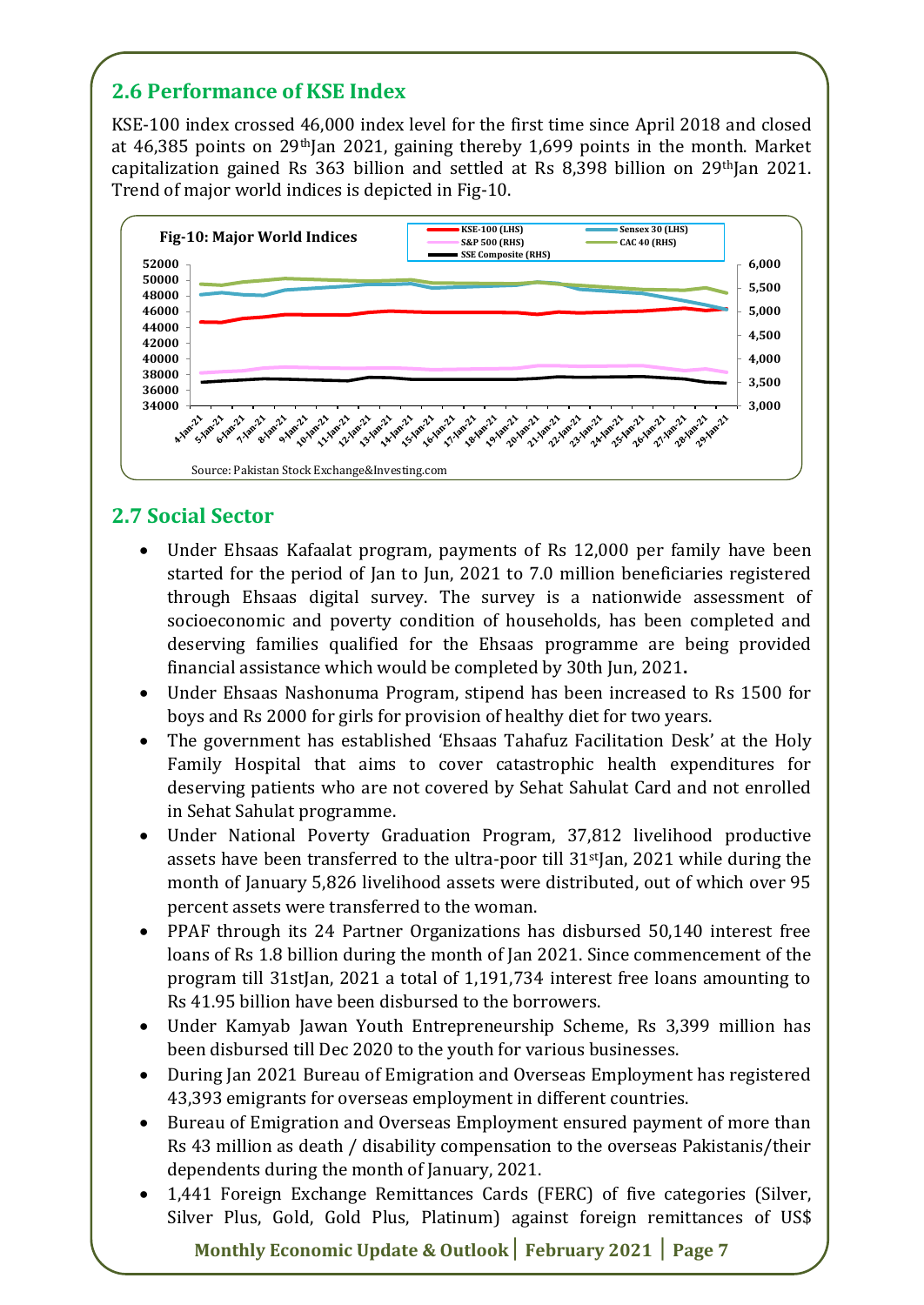43,626,382/- have been issued to overseas Pakistan.

- Till 25thFeb 2021, so far 575,941 confirmed cases with 539,888 recoveries and 12,772 deaths were recorded in the country. Sindh has recorded the most 257,089 cases, Punjab 169,474, Khyber Pakhtunkhwa 71,490 and Balochistan19,010. Based on reported cases the mortality rate is approximately 2.2 percent.
- The Government is employing available public sector resources and also mobilizing private community to rapidly scale up the health system to prevent spread of COVID-19.
- Under M/o FE&PT, a MoU was signed between NAVTTC and Finland government, for collaboration and development of vocational and technical training.

## **3. Economic Outlook**

Prospects of economic growth are showing visible signs of improvement during Jul-Jan FY 2021 which strengthen expectations about economic recovery.

## **3.1 Inflation**

Recent developments in inflation, shows that, both YoY and MoM inflation is on a negative trend in recent months. Recently, the Government implemented policy measures to improve the market mechanism of food commodities and to re-enforce the supply chain of essential food items. These interventions were successful to prevent uptick in prices of daily use items. It is expected that due to much needed structural measures, the downward trend of prices of these items will be permanent. In that case, the downward shift in the CPI level will induce derived effects such as lower indexations of other prices and wages, lower production costs, lower inflation expectations, etc. These second-round effects are mutually reinforcing and therefore not only the CPI level but also the future inflation rate may follow a lower path than what would otherwise have been if these policy measures were not taken. However, international commodity prices are recently on a rising trend, especially oil prices and food prices. Furthermore, around the same period one year ago, commodity prices were low and the CPI level actually declined. Taking all these observations into account, YoY inflation for next month may remain between 5.5−7.5 percent.

## **3.2 Agriculture**

In agriculture, downside risk to cotton production still persist, however it is expected that better production of other Kharif crops will mitigate the risk. Further, for Rabi season 2020-21, wheat crop production is expected to achieve production target as almost 99 percent target area has been sown. On the basis of better input availability and favorable weather forecast, the production of wheat is expected to meet its target.

## **3.3 Industrial activity**

Industrial activity, measured by the LSM index is the area which is most exposed to external conditions. Its exposure to developments in international markets, is illustrated in Fig-11 which compares the YoY growth rate of LSM with the weighted average Composite Leading Indicators (CLI) in Pakistan's main export markets. LSM index is published with a time lag of around two months, whereas CLI is published with a one-month lag.

Since Jul 2020, the YoY growth rate of LSM remained positive on monthly basis. Industrial activity is recovering from two consecutive crises. The BOP crises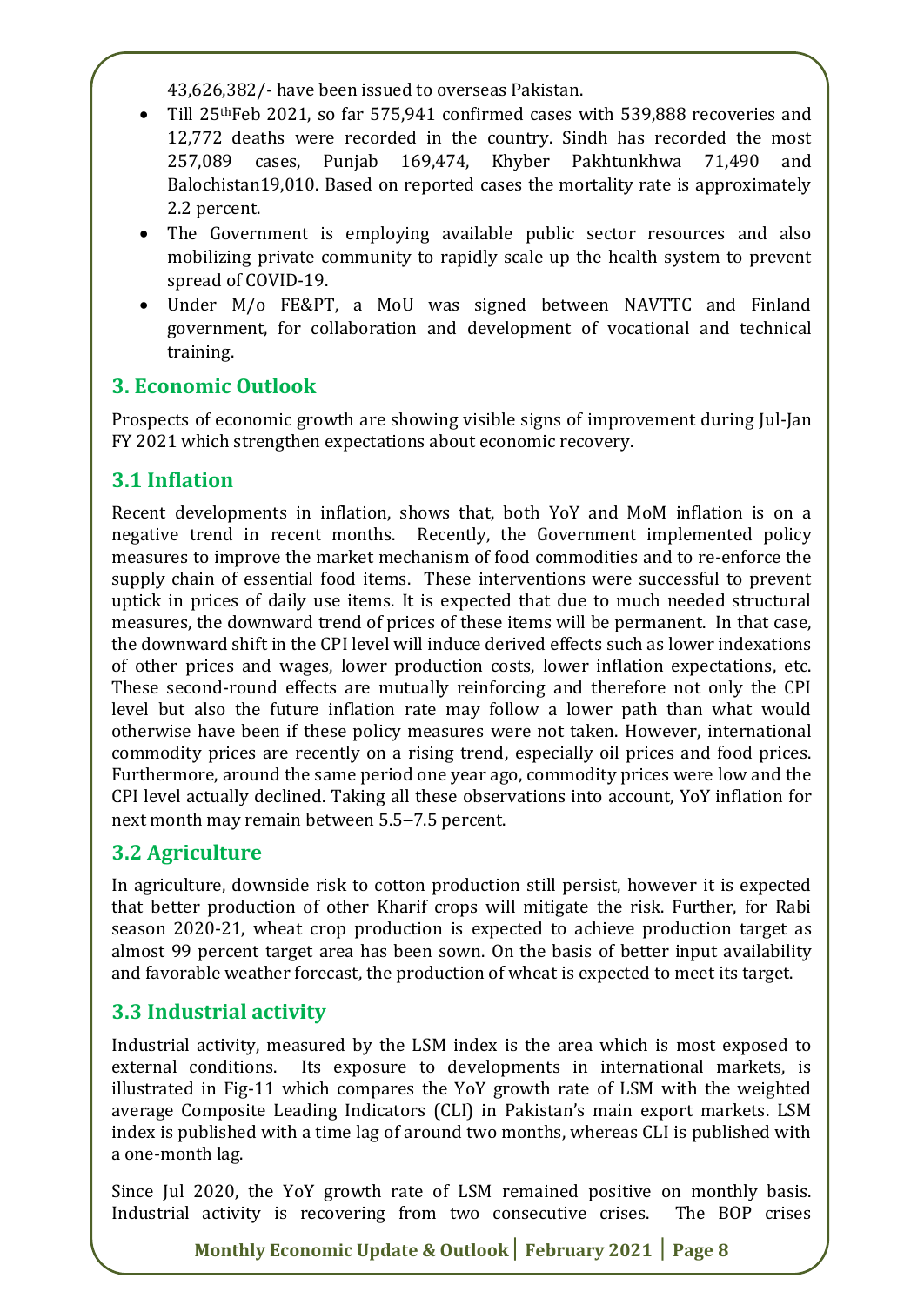necessitated policy adjustments to curb unsustainable external deficits which depressed LSM in 2019. The COVID-19 pandemic required measures to preserve peoples' health which caused industrial output to fall significantly especially in March, April and May 2020 (Fig-11).



#### **3.4 Overall economic activity**

The Monthly Economic Indicator (MEI) is based on combining monthly data of indicators that are proven to be correlated with GDP at constant prices. The MEI is scaled to align with annual GDP growth. It is a so-called global method, implying that changing any point or adding points to the series may (marginally) affect all points in the indicator (the same is the case with other international indicators such as the CLI calculated and published by the OECD). Fig-12 presents the MEI on monthly basis since Jan 2019. Based on available data, the MEI shows continued strong growth in January, in continuation with what was observed in the previous seven months. It follows that economic growth has been strong throughout the first half of the current fiscal year and will continue to show improvement in the second half of the current fiscal year (Fig-12).



## **3.5 External**

After a very strong MoM increase in Dec 2020, partly due to seasonal effects, imports came back to the normal levels in Jan 2021, resulting in a MoM improvement in the trade balance. Although they remain supported by the ongoing economic recovery and further increases in international commodity prices, imports in Feb 2021 are expected to remain lower or at around the same level observed in Jan 2021. On the other hand, incentives provided to export-oriented industries, exports are expected to kick off up to a higher level. As a consequence, in the baseline scenario, the trade balance is expected to show further improvement as compared to the two previous months.

Regarding remittance inflows, these remained strong and still expected to provide support to finance trade deficit.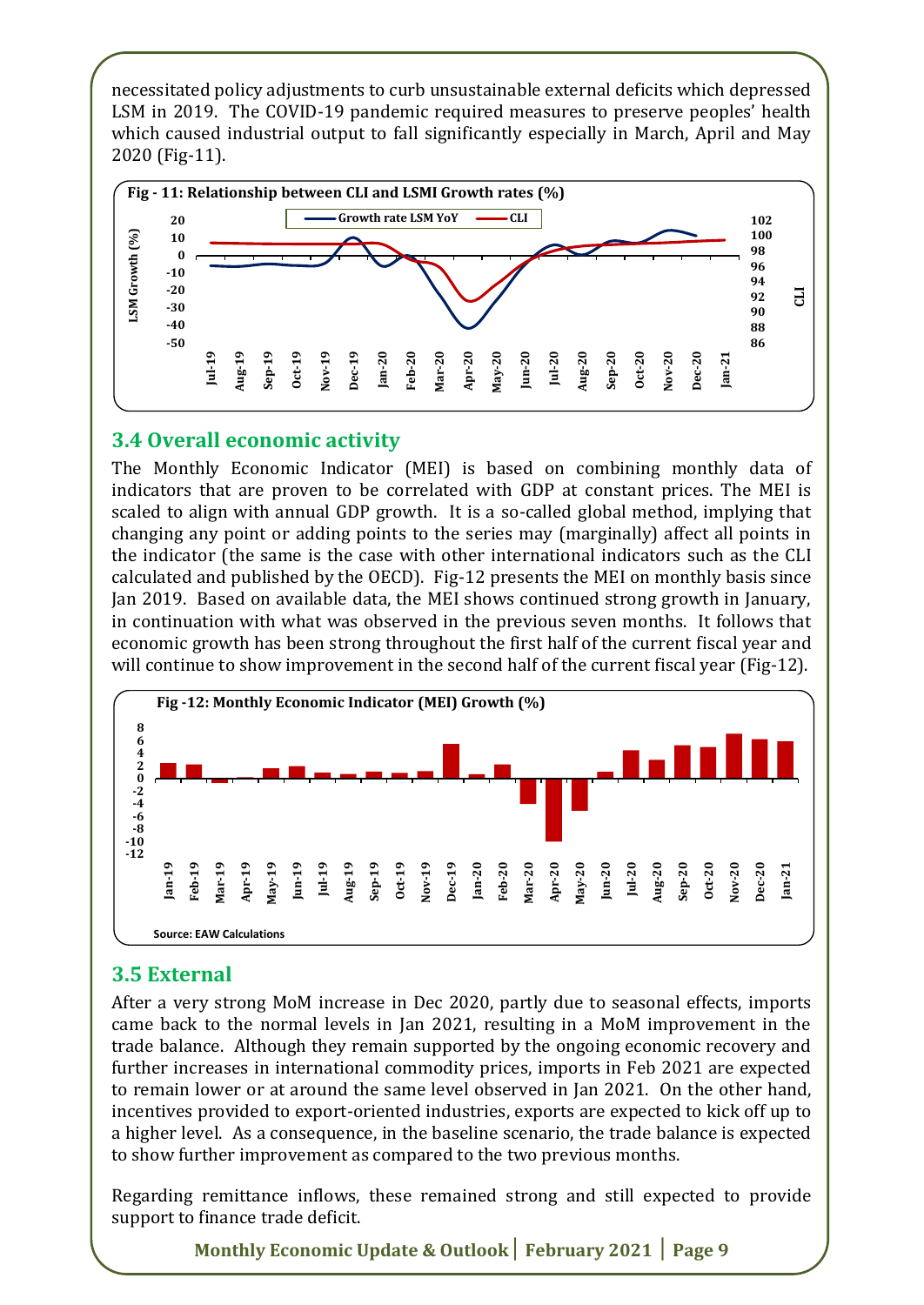#### **3.6 Fiscal**

The resurgence of the COVID-19 infection placed considerable strain on the fiscal side of the economy during the first half of the current fiscal year. Despite significant challenges, the revenues side performed better on the back of improved tax collection both at the federal and provincial level. The performance is an indication of growing economic activity even in the wake of challenges posed by second wave of the pandemic. This implies that, as economic activity accelerates further, there would be more increase in revenues. On the other hand, the expenditure side is expected to remain under pressure due to COVID related expenditures.

#### **4. Way Forward**

The government's timely measures against the pandemic in terms of fiscal stimulus, easing mobility restrictions, timely arrangement of vaccination, together with accommodative monetary policy allowed economic activities continue in the difficult time. Thus, it is observed that overall economic recovery is on its way and may accelerate in the coming months. Especially industrial sectors have started showing robust growth. The timely measures of the government are supportive in spurring economic growth, decelerating inflation and at the same time preserving external balance.

**\_\_\_\_\_\_\_\_\_\_\_\_\_\_\_\_\_\_\_\_\_\_\_\_\_\_\_\_\_\_\_\_\_\_**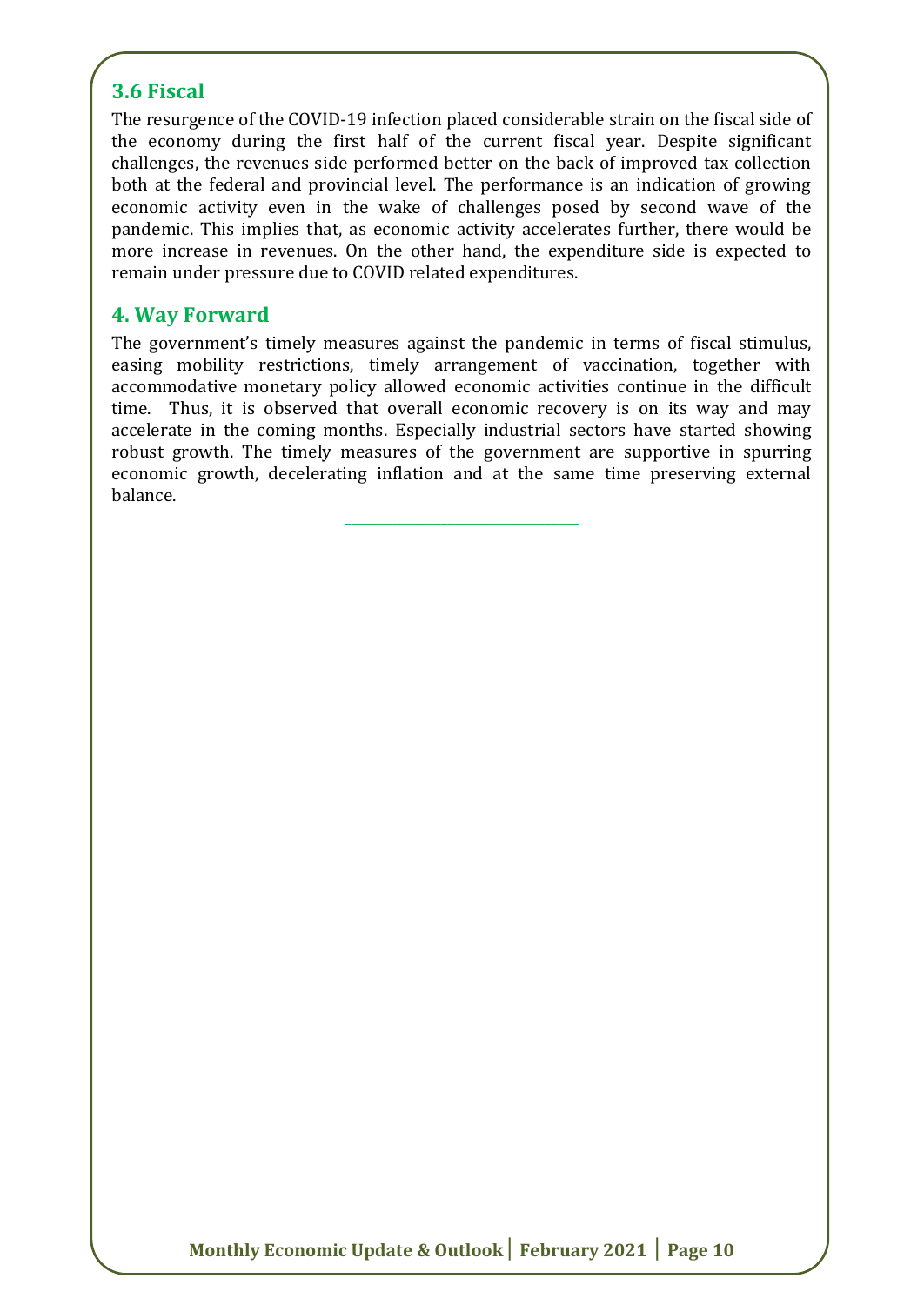## Economic Indicators

**(24-02-2021)**

|                                                                       | 2019-20<br>(Jul-Jan)<br><b>External Sector</b>                              | 2020-21<br>(Jul-Jan)                                                        | % Change          |
|-----------------------------------------------------------------------|-----------------------------------------------------------------------------|-----------------------------------------------------------------------------|-------------------|
| Remittances (\$ billion)                                              | 13.3                                                                        | 16.5                                                                        | 个 24.1            |
| Exports FOB(\$ billion)                                               | 14.4                                                                        | 13.9                                                                        | $+3.8$            |
| Imports FOB (\$ billion)                                              | 26.0                                                                        | 27.6                                                                        | 个6.1              |
| Current Account Balance (\$ billion)                                  | $-2.5$                                                                      | 0.9                                                                         | 个                 |
| <b>Current Account Balance (% of GDP)</b>                             | $-1.6$                                                                      | 0.6                                                                         | 个                 |
| FDI (\$ million)                                                      | 1577.0                                                                      | 1145.3                                                                      | $\downarrow$ 27.4 |
| Portfolio Investment-Public (\$ million)                              | 1839.6                                                                      | $-153.5$                                                                    | ↓                 |
| Total Foreign Investment (\$ million)<br>(FDI & Portfolio Investment) | 3438.1                                                                      | 755.0                                                                       | $\downarrow$ 78.0 |
| Forex Reserves (\$ billion)                                           | 18.743<br>(SBP: 12.592)<br>(Banks: 6.151)<br>(On 21 <sup>st</sup> Feb 2020) | 19.694<br>(SBP: 12.561)<br>(Banks: 7.133)<br>(On 22 <sup>nd</sup> Feb 2021) |                   |
| Exchange rate (PKR/US\$)                                              | 154.21<br>(On 21 <sup>st</sup> Feb 2020)                                    | 159.07<br>(On 22 <sup>nd</sup> Feb 2021)                                    |                   |
| Source: SBP                                                           |                                                                             |                                                                             |                   |

|                                | 2019-20<br>(Jul-Dec)             | 2020-21<br>(Jul-Dec)             | % Change         |
|--------------------------------|----------------------------------|----------------------------------|------------------|
| <b>Fiscal</b>                  |                                  |                                  | (Rs Billion)     |
| <b>FBR Revenue (Jul-Jan)</b>   | 2426                             | 2572                             | 个6.0             |
| Non-Tax Revenue (Consolidated) | 924.1                            | 895.3                            | $\downarrow$ 3.1 |
| <b>PSDP</b> (Authorization)    | 444.3<br>$(1st$ Jul- $14th$ Feb) | 476.6<br>$(1st$ Jul- $12th$ Feb) | 个7.3             |
| <b>Fiscal Deficit</b>          | 994.7                            | 1,137.9                          | 个                |
| <b>Primary Balance</b>         | 286.5                            | 337.2                            | 个                |
| Source: FBR&Budget Wing        |                                  |                                  |                  |